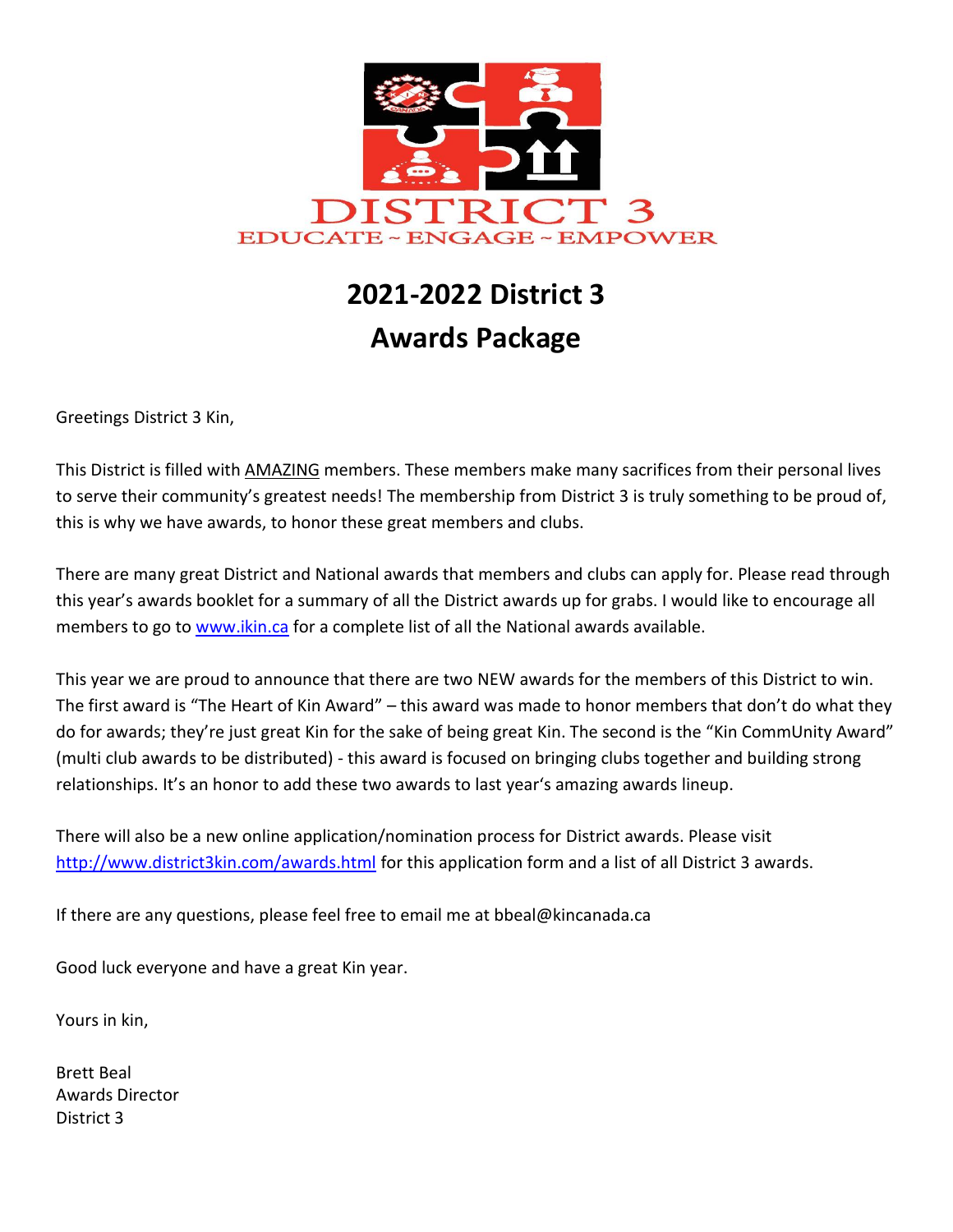# **KIN-Educate Club Award**

## **Purpose**:

- A membership promotion award
- To compete, a club must complete the following prior to the submission date:

## **Timeline**: September - April

#### **Rules**:

- 1. Have Kin Education at a meeting
- 2. Complete and forward District and National dues, insurance papers and incorporation forms on time.

## *Any five of seven*:

- 1. Increase club membership by two (2) members in the Kin Year.
- 2. Designate one meeting as 'Bring A Buddy' night or plan a recruiting event.
- 3. Have your club's picture in the local paper doing service work or fundraising. An electronic copy of the article must be included in the application.
- 4. Plan a fun event for the club on a non-meeting night.
- 5. Club must be represented at FLC, Spring Zone meeting and District Convention. (This piece obviously deter-mined at convention)
- 6. At least three (3) members must attend a visitation to another club.
- 7. Compete for at least one District Award.

## Note: virtual and online events and meetings will count toward award criteria.

# *Must be completed and submitted by email to district3awards@gmail.com with "Kin Educate Award" in the subject line by May 1, 2022.*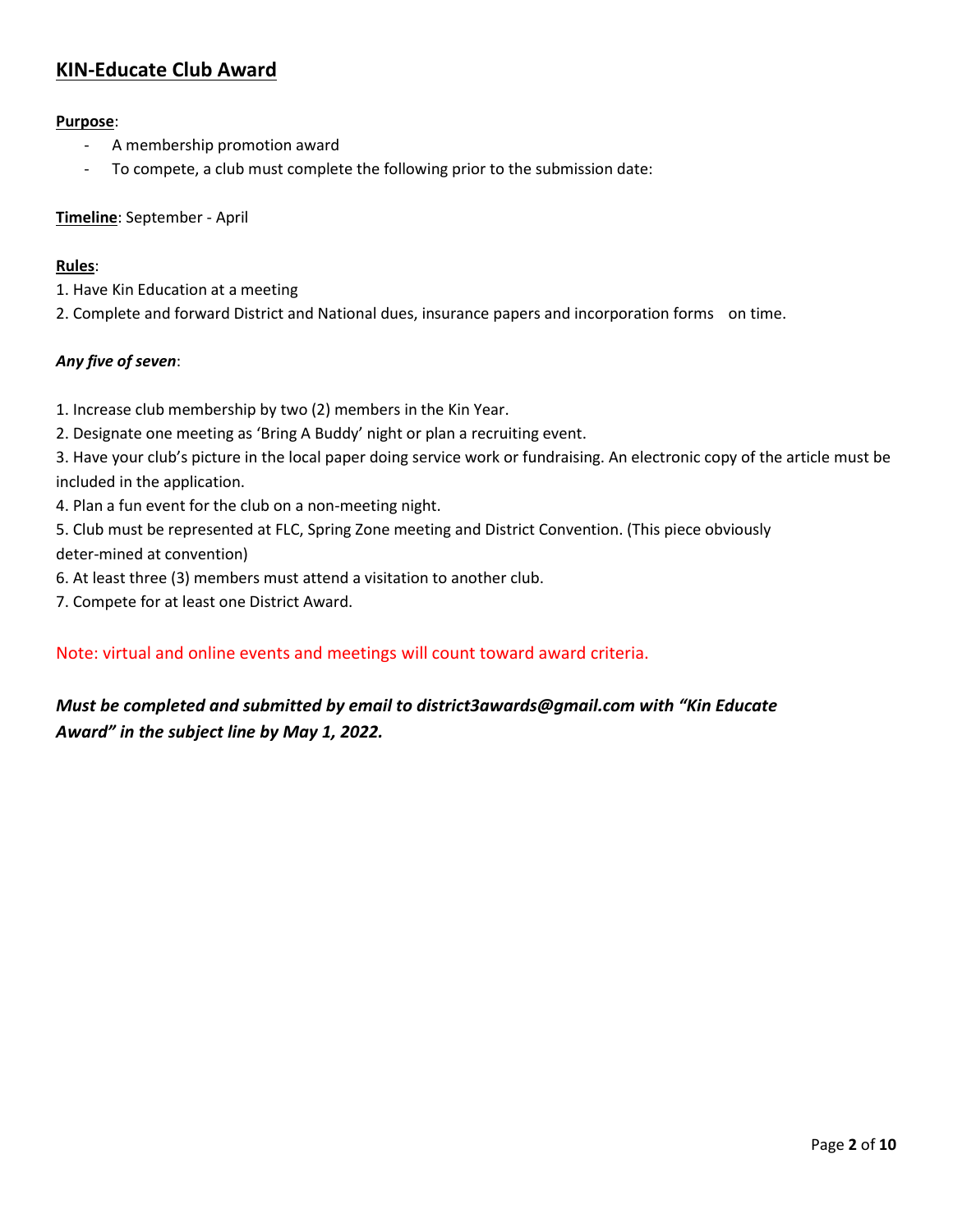# **Bulletin Award**

**Junior Category** - Clubs with 12 members or less **Senior Category** - Clubs with 13 members or more

**Purpose**: To promote an effective club communication and to recognize the effort of the Bulletin Editor and club for an outstanding publication.

**Timeline:** September – April

#### **Rules:**

1. Entries shall be judged on the overall appearance and the inclusion of the following criteria: list of club executive, minutes from previous meeting, up to date club roster, and upcoming events. 2. Each club shall submit five (5) different bulletins (1 copy of each, September – April) in one single submission (bulletins may be separate or combined into one document). *Submissions must be in PDF format.*

*Must be completed and submitted by email to district3awards@gmail.com with "Bulletin Award Submission" in the subject line by May 1, 2022.*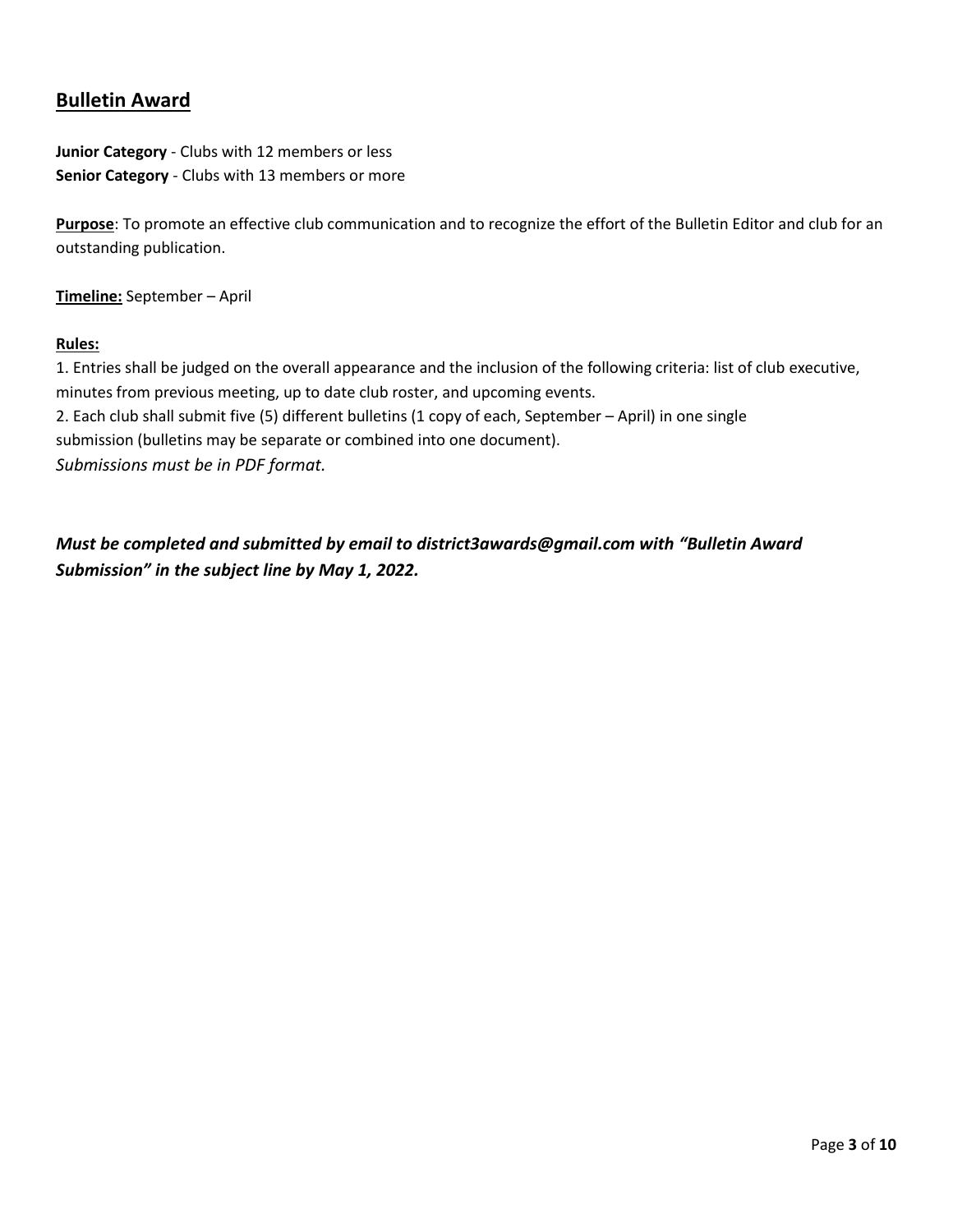# **Kin Quill Award**

**Purpose:** To foster the development of written communication and enhance overall communication skills by producing a story of general interest to Kin.

**Eligibility:** Any District 3 Kin in good standing is eligible to participate.

#### **Rules:**

1. Story may be on any subject of interest to Kin with the following exclusions:

- Personal political views

- Negative or derogatory commentary deemed offensive towards the Association

2. Story must be written in good taste and must be a minimum of 600 words and a maximum of 1,000 words in length; each word will be counted as one word.

Note: You must indicate the number of words on your Quill Award score sheet. Quill submissions over or under the limit, or those without a word count on the cover page or at the top of the first page, will be disqualified from judging.

3. An original copy of the Quill entry, labeled as such, shall be sent to the District Governor or District-level Awards Chair (or their designate) who is responsible to ensure that the submissions have met the criteria of the National competition including:

a) Word Count – minimum 600, maximum 1000

- b) Writing ability
- c) General interest to Kin
- d) Story written in good taste
- e) Originality and presentation

4. Submission of the story must be accompanied by a 25-50 word biographical sketch of the author, included with each entry on a separate sheet of paper or the submission will be disqualified.

5. Submission of the story must be accompanied with the author's signed acknowledgement or the submission will be disqualified.

6. The District Executive or District Awards Chair (or their designate) will choose the winning entry.

7. The District-winning entry, and runner-up entry, will be forwarded by the District Governor or District Awards Chair

(or their designate) to the National Awards Committee no later than June 30 to qualify for the National Award.

\*\*Please note that more information on the Quill Award can be found in the Kin Canada National Awards & Recognition Program Handbook\*\*

# *Submissions must be e-mailed to district3awards@gmail.com with "Kin Quill Award" in the subject line by May 1, 2022.*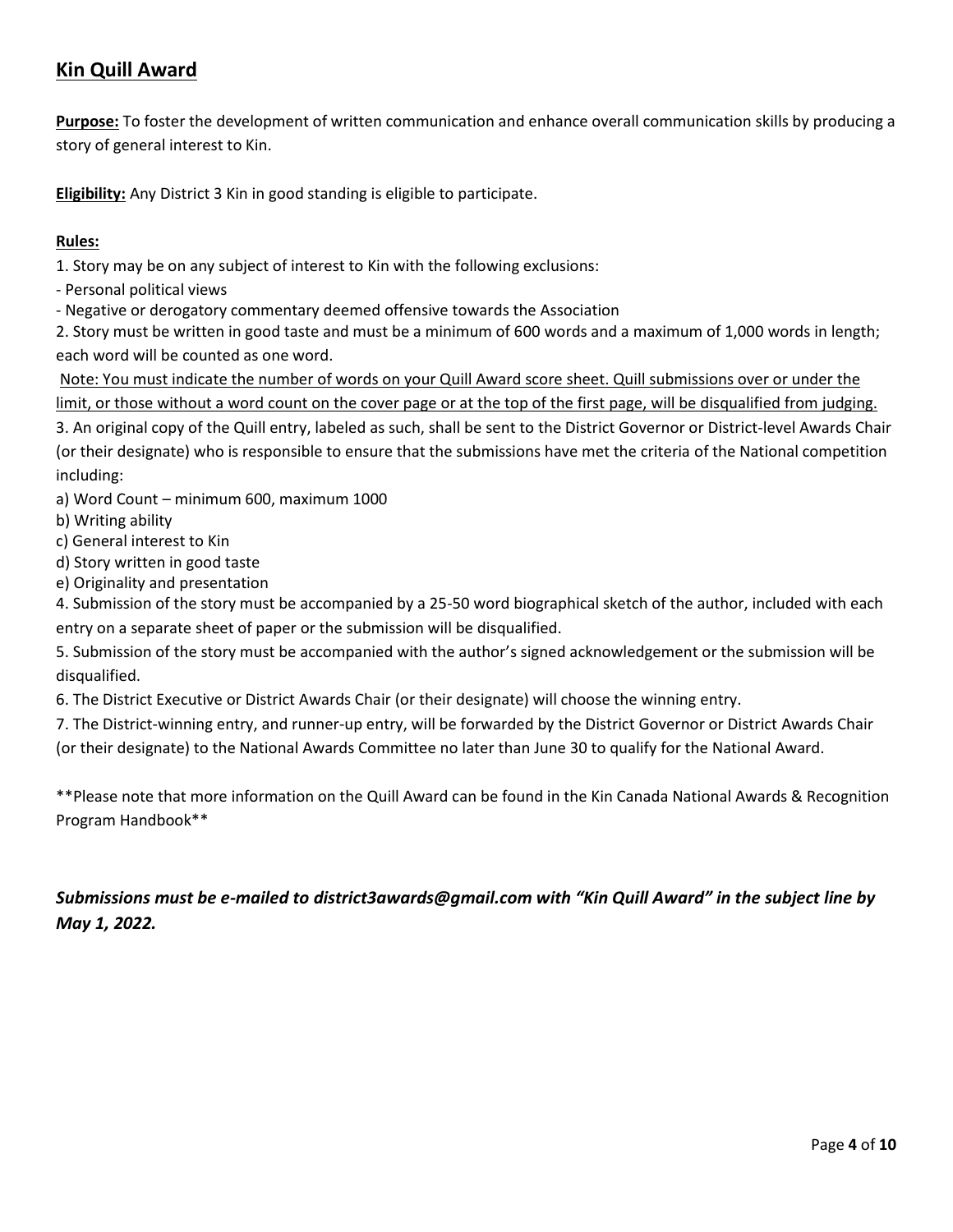# **Virtual Founding Members Speaking Award**

## **OBJECTIVE:**

- To encourage members to develop and improve their public speaking skills
- To promote self-development in Kin by means of public speaking

## **JUDGES:**

- The National Awards & Recognition committee will appoint a panel of 3 judges.
- At least one judge will not be an active or active life member of the Association.

## **GUIDELINES:**

- The speech will not include or use a PowerPoint component (aka visual aid) and/or electronic devices such as projectors, computers, laptops, tablets, cell phones, etc. for the purposes of enhancing the presentation. Speakers are allowed to use props.
- Speeches shorter than 5 minutes or longer than 7 minutes will be disqualified.
- Timing lights or flash cards will be used to advise the speaker at the 5 minute, 6 minute and 7 minute point of their speech (there is a thirty second grace to conclude speech).

## *\*Finalists must be district winners in order to proceed to the national level.*

# **FOUNDING MEMBERS SPEAKING AWARD JUDGING CRITERIA**

**Speech Development** is the way the speaker puts ideas together so the audience can understand them. The speech is structured around a purpose, and this structure must include an opening, body and conclusion. A good speech immediately engages the audience's attention and then moves forward a significant conclusion. This development of the speech structure is supported by relevant examples and illustrations, facts and figures, delivered with such smoothness that they blend into the framework of the speech to present the audience with a unified whole.

**Effectiveness** is the measure in part by the audience's reception of the speech, but a large part is your subjective judgment of how the speech came across. You should ask yourself such questions as "was I able to determine the speaker's purpose?" "Did the speech relate directly to that purpose?" "Was the audience's interest held by the speaker?" "Was this speech subject appropriate for this particular audience?"

**Speech Value** justifies the act of speaking. The speaker has a responsibility to say something meaningful and original to the audience. The listeners should feel the speaker has made a contribution to their thinking. The ideas should be important ones, although this does not preclude a humorous presentation on them.

**Physical** presentation of a speech carries part of the responsibility for the effective communication. The speaker's appearance should reinforce the speech, whether profound, sad, humorous or instructional. Body language should support points through gestures, expressions and body positioning. The speaker makes effective use of and stays within the designated speaking area.

**Voice** is the sound that carries the message. It should be flexible, moving from one pitch level to another for emphasis, and should have a variety of rate and volume. A good voice can be clearly heard and the words easily understood.

**Manner** is the indirect revelation of the speaker's real self as the speech is delivered. The speaker should speak with enthusiasm and assurance, showing interest in the audience and confidence in their reactions.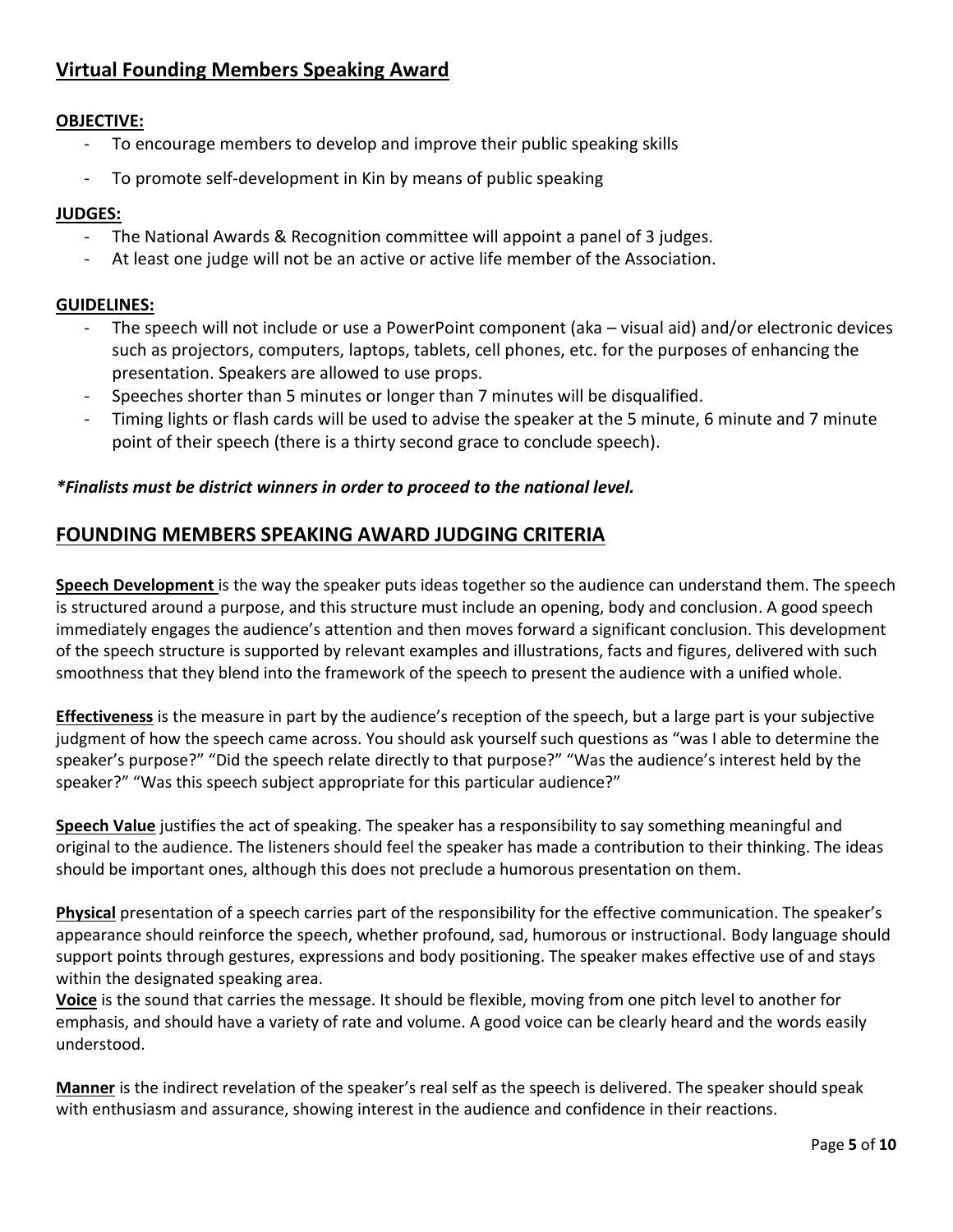**Appropriateness** of language refers to the choice of words that relate to the speech purpose and to the particular audience hearing the speech. Language should promote clear understanding of thoughts and should fit the occasion precisely.

**Correctness** of language ensures that attention will be directed toward what the speaker says, not how it is said. Proper use of grammar and correct pronunciation will show that the speaker is the master of the words being used.

*\*\*Please note that the Founding Members Speaking Award Verification Affidavit and Scoresheet can be found in the Kin Canada National Awards & Recognition Program Handbook\*\**

*Submission Deadline: To be submitted by the Deputy Governor immediately following Spring Zone competition. Speakers must bring the Founding Members Speaking Award Verification Affidavit to each speech and have signed by the Club President, Deputy Governor, and Governor, if applicable. Failure to do so may prevent the speaker from going on to National.*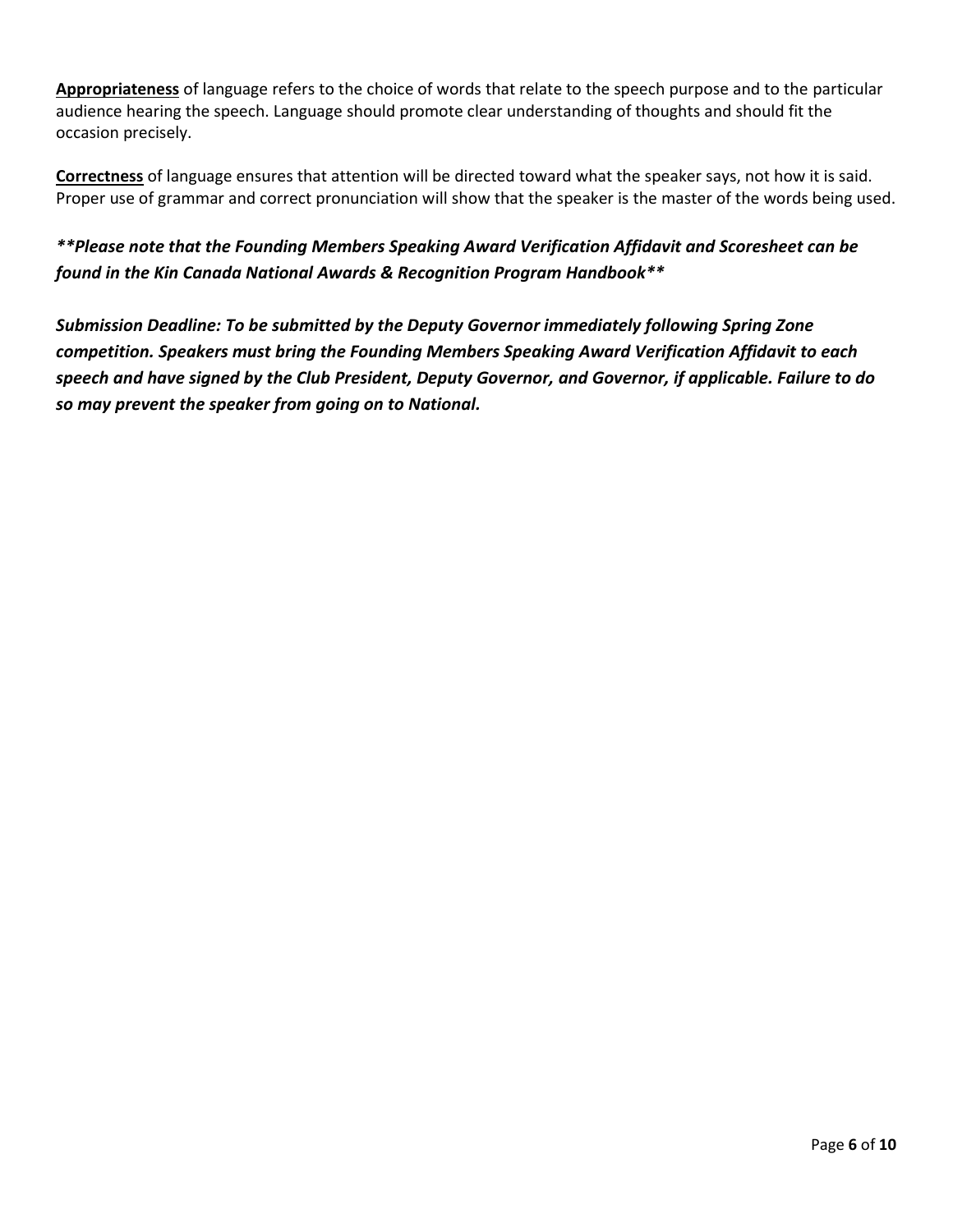# **HEART OF KIN AWARD**

**Purpose:** to recognize those Kin of District 3 that live and breathe Kin. These members go the extra mile, simply because they believe it's the right thing to do. They don't always get the recognition they deserve, yet these members keep contributing because Kin flows through their veins. If you know a member that has a HEART OF KIN, it's time to recognize these amazing members.

**Timeline:** Ongoing throughout the Kin year

#### **Rules:**

- 1. Must be nominated by at least 1 member within District 3
- 2. Must be an active member in good standing
- 3. Kin members may be nominated for this award multiple times
- 4. Award granted at the discretion of the District Awards Committee

## *Please fill out an Application Form on <https://forms.office.com/r/kVAjtVCB44> Deadline to nominate a member for this award is May 1, 2022*

## **THE KIN COMMUNITY AWARD**

**Purpose:** This award is to recognize two or more clubs that have an incredible working relationship. These clubs work together to make an impact in their communities. They may not always see eye to eye but have an understanding and know how to make their relationships work. These clubs are great ambassadors of Kin and should be recognized! Clubs do not necessarily have to be in the same city or town. A joint fundraiser or project is required to win this award.

**Timeline:** Ongoing throughout the Kin year

#### **Rules:**

- 1. Must be a club in good standing
- 2. This award can be won multiple times by the same club
- 3. Award granted at the discretion of the District Awards Committee

*Please fill out an Application Form on <https://forms.office.com/r/S7Cnip1cgG> by May 1,2022*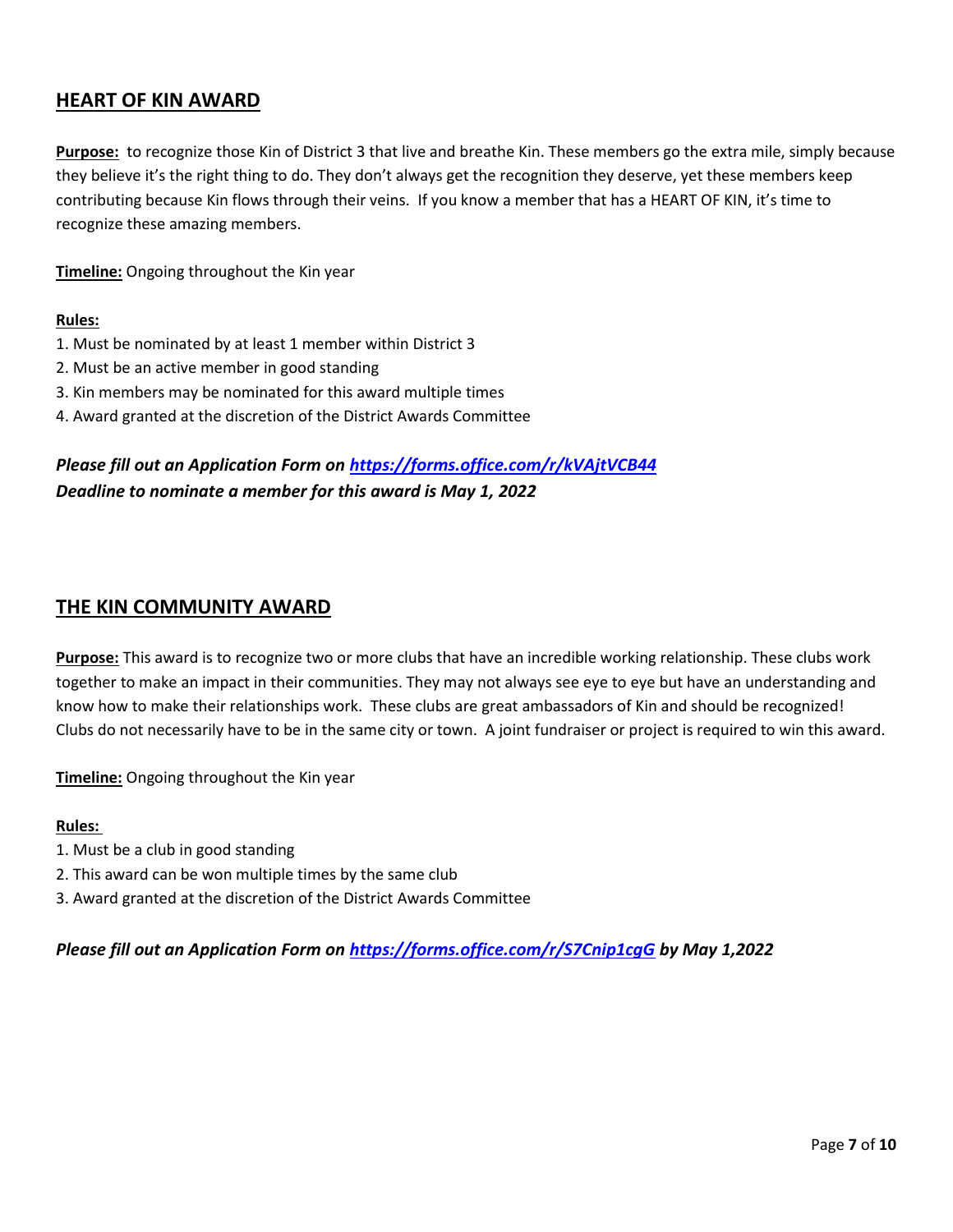# **Kinsmen/Kinette of the Year**

**Purpose:** (They will be awarded in each Zone) To qualify for this award, you must be nominated by a fellow Kin from District 3. The person doing the nominating is asked to fill out the online application form and answer questions outlining the nominee's Kin achievements and why they think the nominee should be honored as Kin of the Year. Taking into consideration how the nominee has impacted their Zone as a whole.

*Nominations must be summited online at<https://forms.office.com/r/xfiy272WKv> by May 1, 2022.*

## **Outstanding Kin of the Year**

**Purpose:** An online form will ask a series of questions that the nominating party must answer that will outline why they feel this District 3 Kin member deserves the honor of being recognized as most exemplifying the Objects of our Association, taking into consideration how the nominee has impacted District 3 as a whole.

*Nominations must be summited online at <https://forms.office.com/r/8buwGqnC3b> by May 1, 2022.*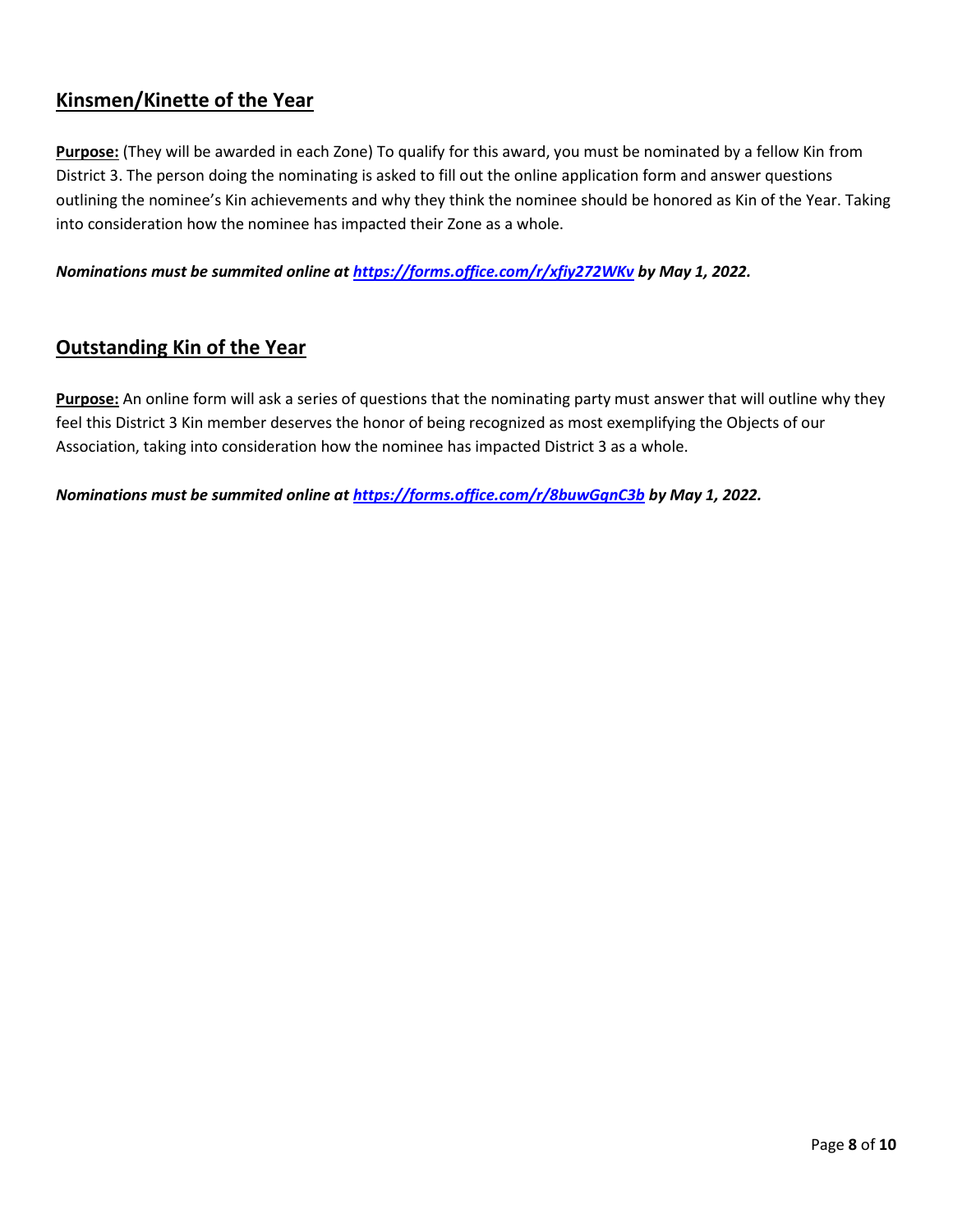# **Elmer Miller Visitation Award**

**Purpose:** this award is to help stimulate inter-club visitation within District 3.

#### **Rules***:*

- To qualify as a visitation, a minimum of three (3) Kin from the visiting club must attend one of the following functions of any other club in District 3 – A regular meeting, an installation night, a Founder's night, or a club's anniversary night, or be invited and work a service project/fundraiser.

#### **Note: Virtual visitations count!**

Points will be awarded as follows with the total being the sum of A, B and C:

- A. 5 points for the minimum of 3 members visiting
- B. 1 point for each additional member to a maximum of 5 additional members

C. 1 point for each 50 kilometers traveled in excess of 75 km (one way, most direct route).

**Virtual visitations will also take the distance between the two clubs into account for this award.**

The reporting form on the next page must be signed by the visited club for the visitation to be counted.

**If the visitation is done virtually, an email from the** *visited club* **indicating the date, number of members present on virtual meeting, and the KMs one way (most direct route) between the two clubs must be included in this submission.**

*Each club shall submit their reporting forms (September – April) in one single email submission (either combined into one document or multiple documents) preferably in PDF format. Submissions must be emailed to district3awards@gmail.com "Visitation Award Submission" in the subject line by May 1, 2022.*

## **Elmer Miller Visitation Award Reporting Form:**

| Member of host club's signature: |  |
|----------------------------------|--|